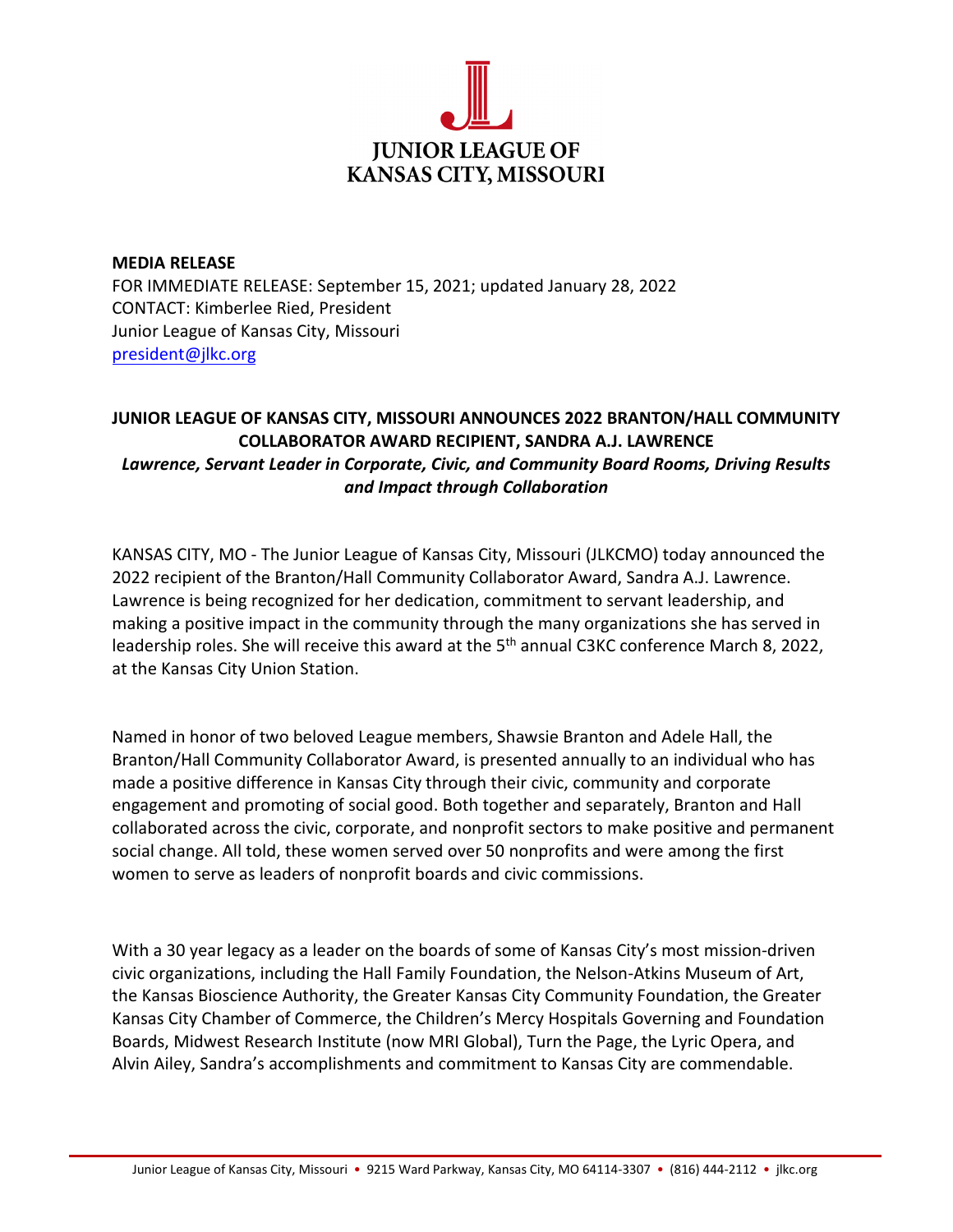

Her roles as an executive leader include 13 years as CFO and EVP, then Chief Administrative Officer, at Children's Mercy, CFO and SVP at Midwest Research Institute, and President of Stern Brothers Investment Bank. Her past corporate board roles include J.E. Dunn Industries, Westar Energy, the Ivy and Waddell and Reed Trust, and American Shared Hospital Services. Her current corporate boards are Evergy, Sera Prognostics, Brixmor Property Group, Recology, and the Delaware Funds by Macquarie Trust. Her passion for integrity and excellence in corporate governance was demonstrated in her recent roles as Chairwoman of the National Association of Corporate Directors-Heartland Chapter and as Co-President of the Women CorporateDirectors – KC Chapter.

"Sandra is a natural builder of networks, relationships and teams. She is the true embodiment of C3KC, bringing corporate, civic and community stakeholders together to spark change," said Kimberlee Ried, Junior League of Kansas City, Missouri President. "Much like Shawsie and Adele, Sandra is one of the most effective leaders Kansas City has ever seen in terms of seeking out the greatest challenges in our community and pulling diverse stakeholders together to drive consensus in solving those issues."

Those who have worked with Sandra refer to her quiet but effective, cooperative approach. She is a servant leader who is always looking for ways to build better organizations and ultimately create a more just and caring world. Well known in the life sciences industry, as Chairwoman of the Kansas Bioscience Authority Lawrence, in 2007 she had influence on the spend of nearly \$1 billion in life sciences money on both sides of the state line and through collaboration with a variety of stakeholders, she led the creation of a task force that served as the original blueprint for the region's life sciences efforts.

Lawrence was recruited to Children's Mercy Hospital by Dr. O'Donnell, former CEO. He was quoted in 2007 as having brought her on board to craft a long range, multimillion-dollar master plan and expansion that eventually led to Children's Mercy capturing the majority of the pediatric care market in the region as well as a double digit increase in gross operating revenue. Laura McKnight, former CEO of the Greater Kansas City Community Foundation (GKCCF), credits Sandra, who was Chairwoman of the GKCCF at the time, with guiding the Foundation through several strategic initiatives, including one that revamped their donor investment program and led to substantial growth for the organization to more than \$1 billion in assets managed. Lawrence knows well the power of diverse experiences in driving change and seeks out every opportunity she can to educate boards and drive change.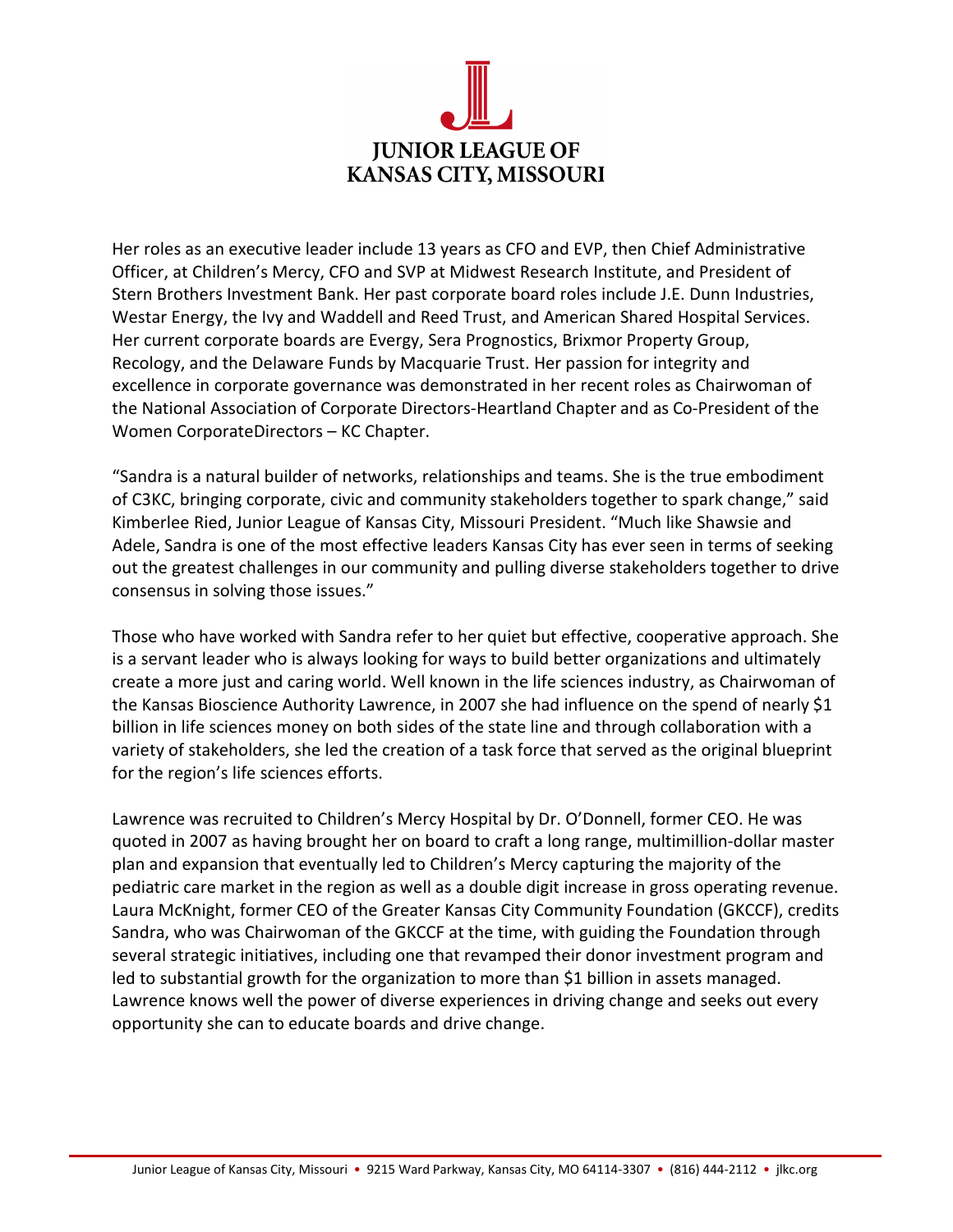

"My most significant epiphanies have come from borrowing knowledge from one area, and using it to address challenges in another," said Lawrence. "Through diverse experiences, we can help others see new possibilities and create new solutions."

In addition to her honor as the 2022 Branton/Hall Community Collaborator, Lawrence has also been named one of the National Association of Corporate Directors Directorship 100; Women Inc's Most Influential Corporate Board of Directors; the 2019 Black Enterprise Registry of Corporate Directors; a Savoy Magazine Top 100 Corporate Directors; an Ingram's Magazine 250 Most Powerful Business Leaders in Kansas City; the Harmony Humanitarian; the Central Exchange Woman of the Year and Outstanding Up and Comer; and a Kansas City Business Journal Women Who Mean Business Honoree.

Lawrence holds a Bachelor's degree from Vassar College, her Master's degree in Architecture from MIT; and her MBA from Harvard Business School. She and her husband, Dr. Willie Lawrence, have three grown children.

Lawrence will be presented with The Branton/Hall Community Collaborator Award at the 5<sup>th</sup> Annual C3KC conference at Union Station on March 8, 2022. The conference, organized in its entirety by Junior League volunteers, aims to connect leaders in the civic, corporate and community sectors and features breakout sessions covering a variety of topics with the intent of *Sparking Change* for a better Kansas City. For more information and to purchase tickets or sponsorships, visit jlkc.org/c3kc

## ###

## ABOUT THE JUNIOR LEAGUE OF KANSAS CITY, MISSOURI

The Junior League of Kansas City, Missouri (JLKCMO) is a 501(c)(3) organization of women committed to promoting voluntarism, developing the potential of women and improving communities through the effective action and leadership of trained volunteers. Its purpose is exclusively educational and charitable.

We accomplish our mission by:

- Providing a motivating and supportive environment that stimulates members.
- Increasing our impact in the Kansas City community by effectively coordinating our resources with community needs.
- Maintaining financial stability through our endowed funds and fundraising events.
- Providing comprehensive training opportunities to develop volunteers to better serve the community.